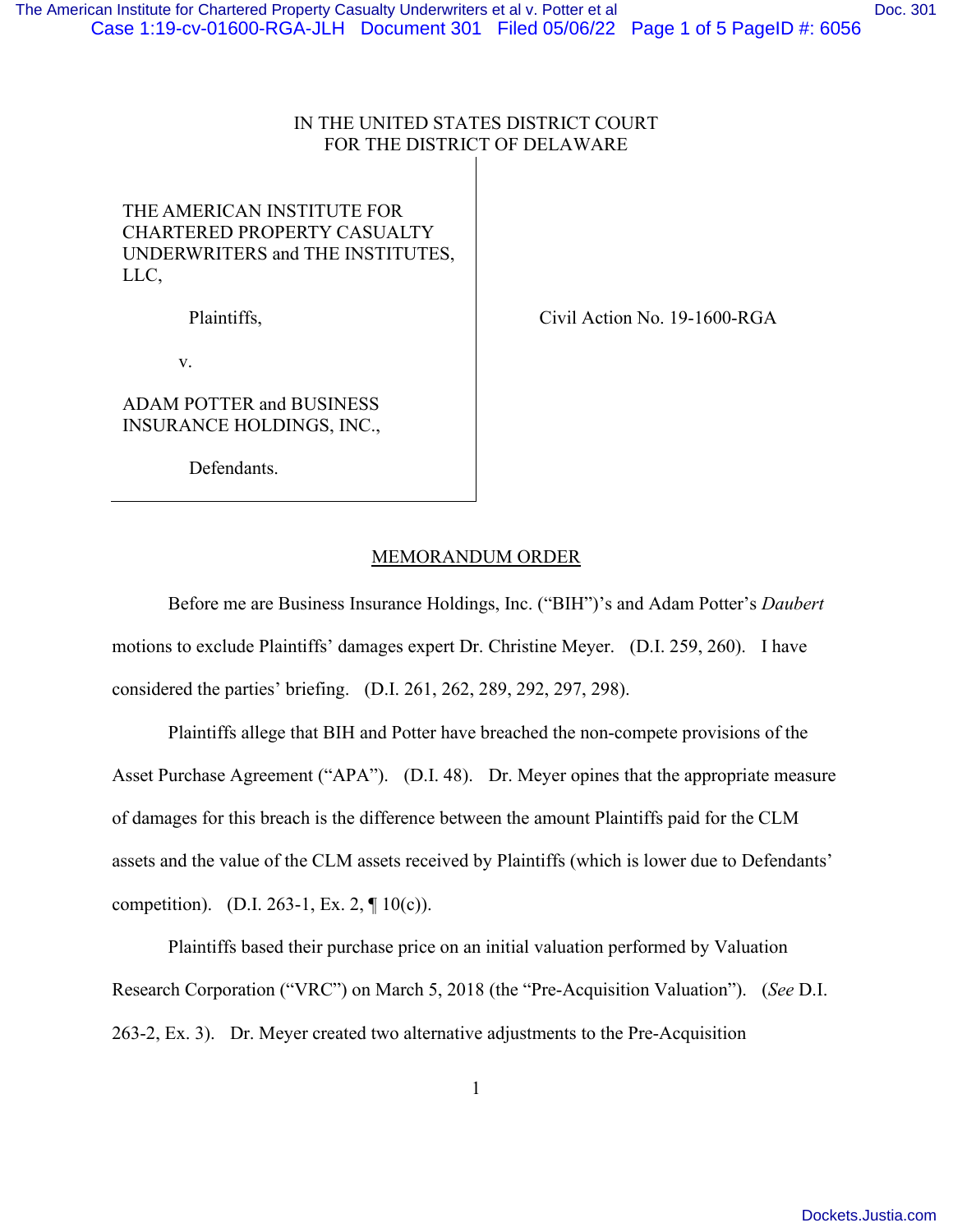Valuation— the "Theoretical Adjustment" and the "Actual Revenue Adjustment"—to estimate the value Plaintiffs would have expected to receive assuming competition from Defendants. (D.I. 263-1, Ex. 2, ¶¶ 55–59). To calculate the damages, Dr. Meyer subtracted the value of the CLM assets estimated using these adjustments from the present value of the purchase price as of June 1, 2018. (*Id.*, ¶ 63). She concluded that Plaintiffs' damages are "at least \$3.5 to \$5.2 million, and as high as \$6.7 to \$8.0 million." (*Id.*).

In conducting her analysis, Dr. Meyer assumed, "The valuation in the Pre-Acquisition Valuation Report was conducted under the assumption that Defendants would not compete with CLM after the acquisition of the CLM Assets" by Plaintiffs. (*Id.*, ¶ 42). BIH and Potter argue that there is no factual support for this assumption. (D.I. 261 at 8–9; D.I. 262 at 14–15). Plaintiffs respond by pointing to evidence supporting Dr. Meyer's assumption. (D.I. 292 at 11– 12; *see also* D.I. 263-1, Ex. 1, at 89:5–90:5; 242:1–9). Thus, I reject this "failure of proof" argument.<sup>[1](#page-1-0)</sup> BIH and Potter can cross-examine Dr. Meyer about the basis for her assumption.

 BIH also argues that Dr. Meyer's "Theoretical Adjustment" model is not supported by the facts of this case. (D.I. 262 at 15–17). For her "Theoretical Adjustment," Dr. Meyer uses the Cournot model to assume that Defendants' competition with Plaintiffs would result in a 50% reduction in Plaintiffs' market share. (D.I. 263-1, Ex. 2, ¶ 57). The text Dr. Meyer relies on states that one of the "rules/assumptions" of the Cournot model is that the "[p]roducts are homogeneous." (D.I. 263-5, Ex. 6, at 233). BIH argues that Plaintiffs and Defendants do not offer homogeneous products and thus the requirements of the model are not met. (D.I. 262 at

<span id="page-1-0"></span><sup>&</sup>lt;sup>1</sup> Potter's argument that Dr. Meyer improperly assumes that the Pre-Acquisition Valuation attributed value to the non-compete covenant (D.I. 261 at 10–12) is rejected on the same basis.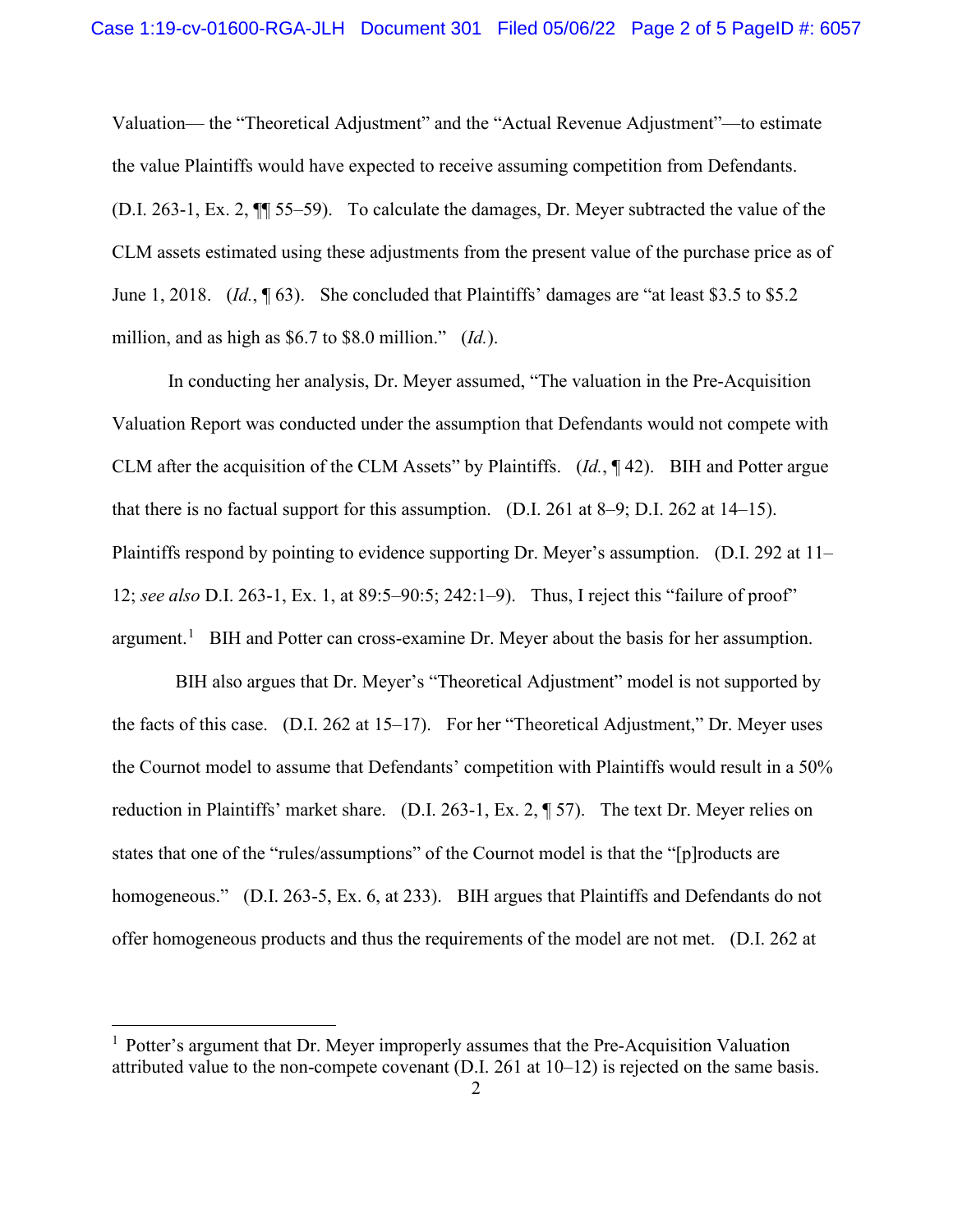15–17). Dr. Meyer opines that the products offered by CLM and Defendants would be "substantively similar" given Potter's intimate knowledge of CLM and the relevant industry. (D.I. 263-6, Ex. 7, ¶ 38). Dr. Meyer testified that although the "products" in this case are not "completely homogeneous," the Cournot model can be expanded to account for the types of similarities here. (D.I. 263-1, Ex. 1, at 274:6–277:9). Defendants can cross-examine Dr. Meyer or present contrary evidence to challenge these opinions. Thus, I decline to exclude Dr. Meyer's testimony regarding the "Theoretical Adjustment."<sup>[2](#page-2-0)</sup>

BIH also argues that Dr. Meyer's "Actual Revenue Adjustment" model is not supported by the facts of this case. (D.I. 262 at 17–18). For this adjustment, Dr. Meyer estimated the rate at which CLM's revenue would decrease over the five-year non-compete period due to competition from Defendants. (D.I. 263-1, Ex. 2, ¶ 59). To do this, Dr. Meyer took the difference between CLM's actual revenue in 2019 and the 2019 projected revenue used in the Pre-Acquisition Valuation. (*Id.*). Using this "diminution" of revenue, she calculated an annual diminution rate of 9.4% due to competition from Defendants. (*Id.*; *see also id.* at Ex. 13). She then recalculated the Pre-Acquisition Valuation under the assumption that CLM's revenues would drop 9.4% per year for five years. (*Id.*, ¶¶ 59, 63).

Instead of comparing CLM's actual revenue numbers from 2018 to 2019, for example, Dr. Meyer assumes that the \$1.1 million difference between the 2019 projected and actual

<span id="page-2-0"></span> $2$  BIH also argues that Dr. Meyer's "Theoretical Adjustment" is not based on reliable principles and methods because the simple Cournot model is not the appropriate model for analyzing damages in this case. (D.I. 262 at 19–20). Plaintiffs respond by citing various texts and cases accepting the Cournot model as a way to evaluate competition between firms. (D.I. 292 at 15– 19). I therefore decline to exclude Dr. Meyer's analysis on this basis. Any limitations to the applicability of the Cournot model to the particular facts of this case can be explored on crossexamination.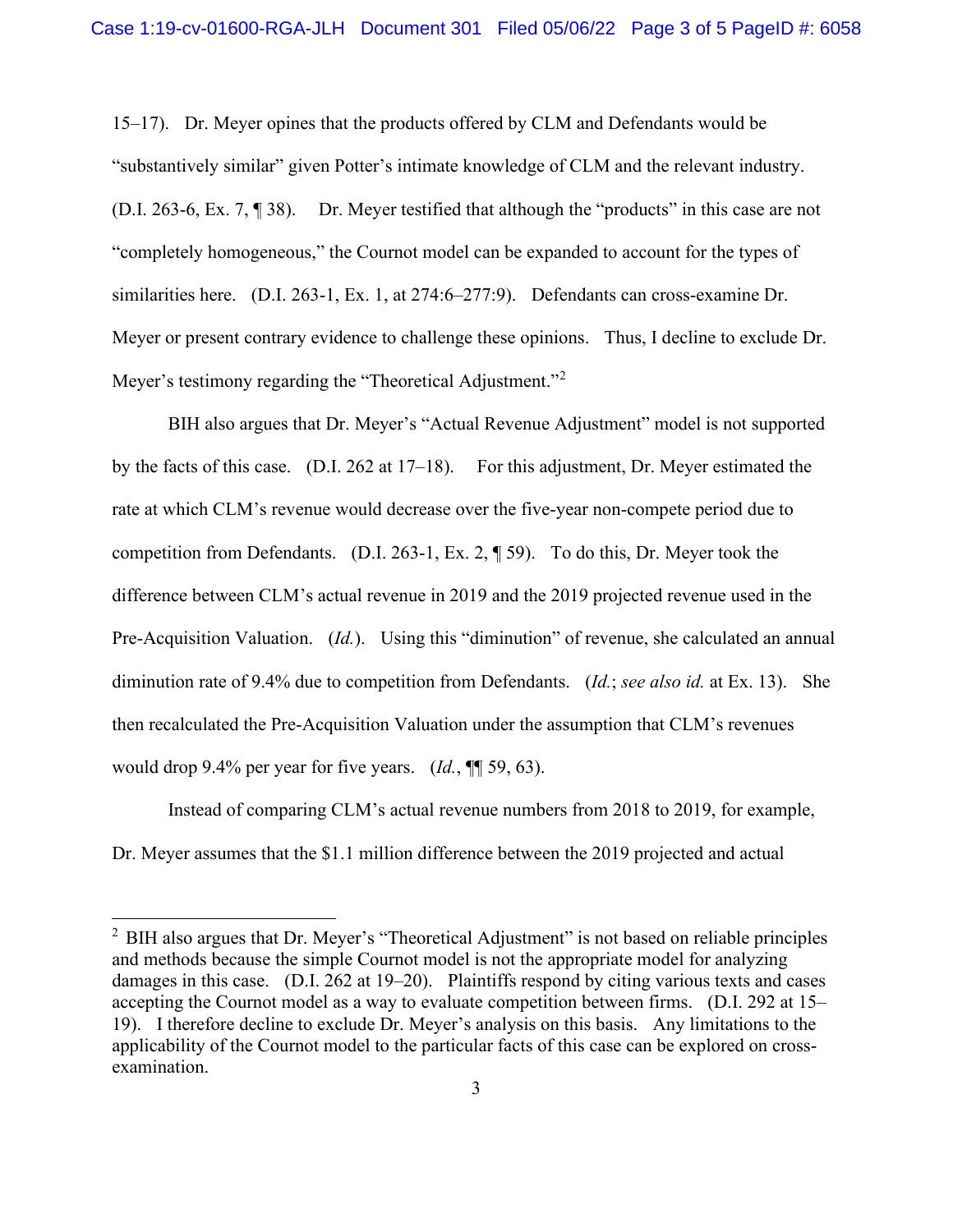revenues is solely a result of Defendants' competition. This assumption is entirely unreliable. It fails to account for the possibility of a faulty projection or the several other reasons why a business's actual revenue might be 10% lower than projected. Thus, I will tentatively exclude Dr. Meyer's "Actual Revenue Adjustment" because her methodology is not sound. If Plaintiffs would like me to reconsider, they may bring Dr. Meyer to the pre-trial conference on May 27, 2022, and she may present her methodology and undergo cross-examination on it. Plaintiffs should advise by May 20, whether they want to pursue this theory, and will be presenting Dr. Meyer on May 27<sup>th</sup>.

Finally, Potter argues that Dr. Meyer applies an improper methodology because the proper measure of damages for breach of a restrictive covenant is lost profits, not benefit of the bargain damages. (D.I. 261 at 15–16). Potter does not cite any cases that support this proposition.<sup>[3](#page-3-0)</sup> Instead, Delaware courts clearly recognize benefit of the bargain damages for breach of contract claims. *See Genencor Int'l, Inc. v. Novo Nordisk A/S*, 766 A.2d 8, 11 (Del. 2000) ("It is a basic principle of contract law that [the] remedy for a breach should seek to give the nonbreaching [] party the benefit of its bargain by putting that party in the position it would have been but for the breach."). I therefore reject this argument.<sup>[4](#page-3-1)</sup>

<span id="page-3-0"></span><sup>&</sup>lt;sup>3</sup> Potter cites cases in which the court awarded lost profits for breaches of non-compete covenants, but these cases do not say anything about the validity of benefit of the bargain damages. *See Concord Steel, Inc. v. Wilmington Steel Processing Co.*, 2009 WL 3161643, at \*15 (Del. Ch. Sept. 30, 2009), *aff'd*, 7 A.3d 486 (Del. 2010); *All Pro Maids, Inc. v. Layton*, 2004 WL 1878784, at \*10 (Del. Ch. Aug. 9, 2004), *aff'd*, 880 A.2d 1047 (Del. 2005).

<span id="page-3-1"></span><sup>&</sup>lt;sup>4</sup> Potter separately argues that there is no evidence to show that CLM's underperformance was caused by Defendants' competition. (D.I. 261 at 13–14). Potter basically faults Dr. Meyer for not conducting a lost profits analysis. (*See id.*; D.I. 298 at 6). I reject this argument for the reasons stated above.